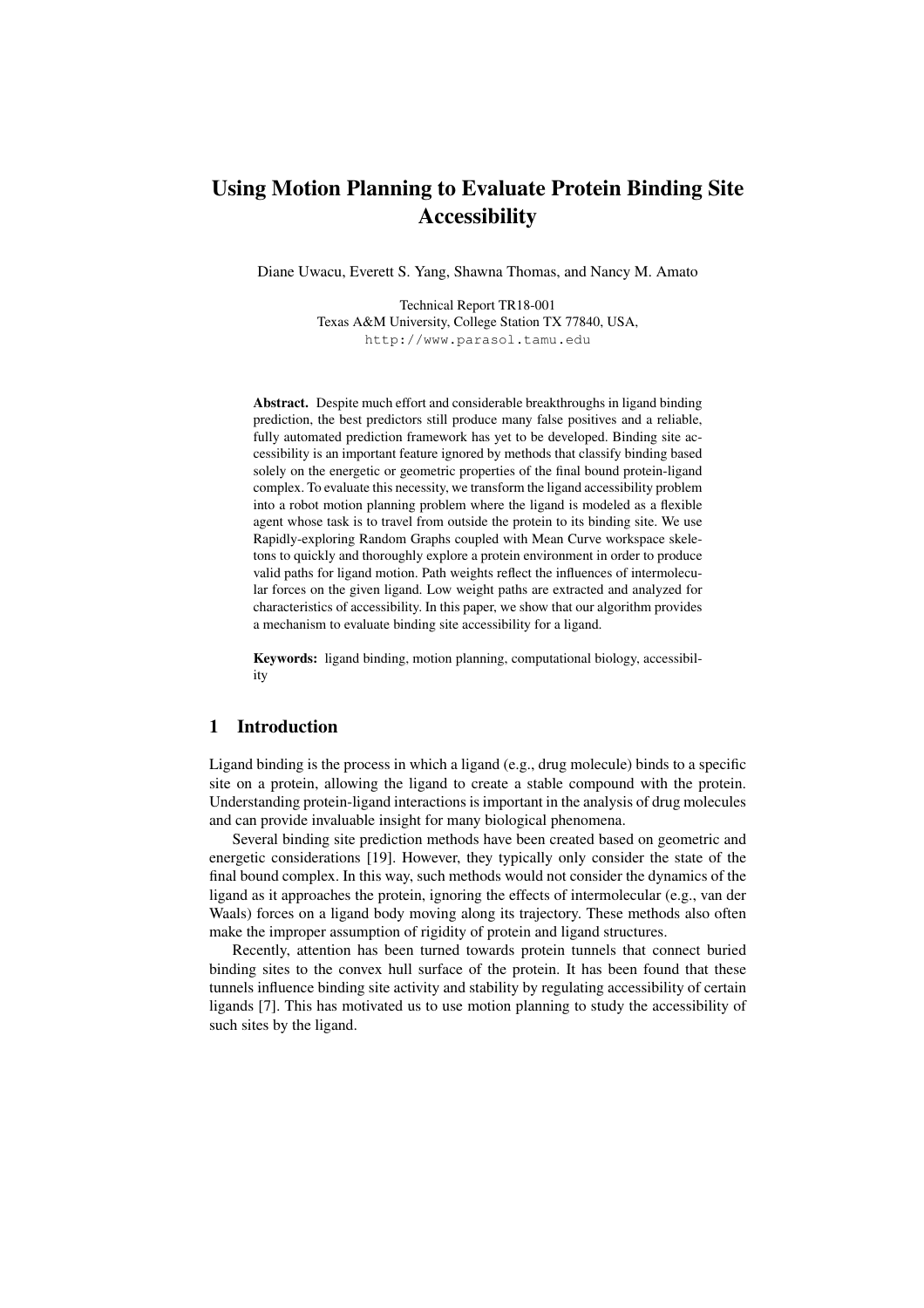In this work, we present a motion planning based approach to model the accessibility of a binding site to a ligand. The idea of using motion planning to model ligand binding was first presented in [22]. Since then, there have been ongoing attempts to apply motion planning to ligand binding, including [1] which combines Obstacle-based PRMs with input from the user. Although this approach has been shown to be effective and has benefits of its own, the ultimate goal was to provide a fully automated framework for the study of protein-ligand interactions.

Our work uses Rapidly-Exploring Random Graphs (RRG) [6] to explore protein free space and find paths that represent the accessibility of the binding site by the ligand. We chose to use RRGs because they allow for multiple queries, efficient navigation of narrow passages, and inherit the benefits of an RRT. To generate valid ligand configurations in the protein, we restrict our sampling to dynamic regions along the workspace skeleton and use an Obstacle-based sampler to produce samples on the protein surface in these regions.

Contribution. In this paper, we provide a new motion planning approach to ligand binding that assesses the accessibility of a ligand to a binding site. To analyze our method, we perform a case study involving two ligands that bind to distinct mutants of Haloalkane dehalogenase (DhaA). We show that considering accessibility provides a significant improvement in the prediction of reactivity when compared to existing methods.



Fig. 1: (a) shows a Mean Curve workspace skeleton of the free space of the protein 4WCV (wireframe). Planning along the skeleton gives the well explored roadmap (b) in blue.

# 2 Related Work

In this section, we review existing methods for predicting binding sites and explain concepts and terms that we will use in the rest of the paper.

## 2.1 Predicting protein-ligand binding sites

Geometry-based methods find cavities on the protein's surface and return those that are more likely to physically fit a ligand. In general, these methods return the largest pocket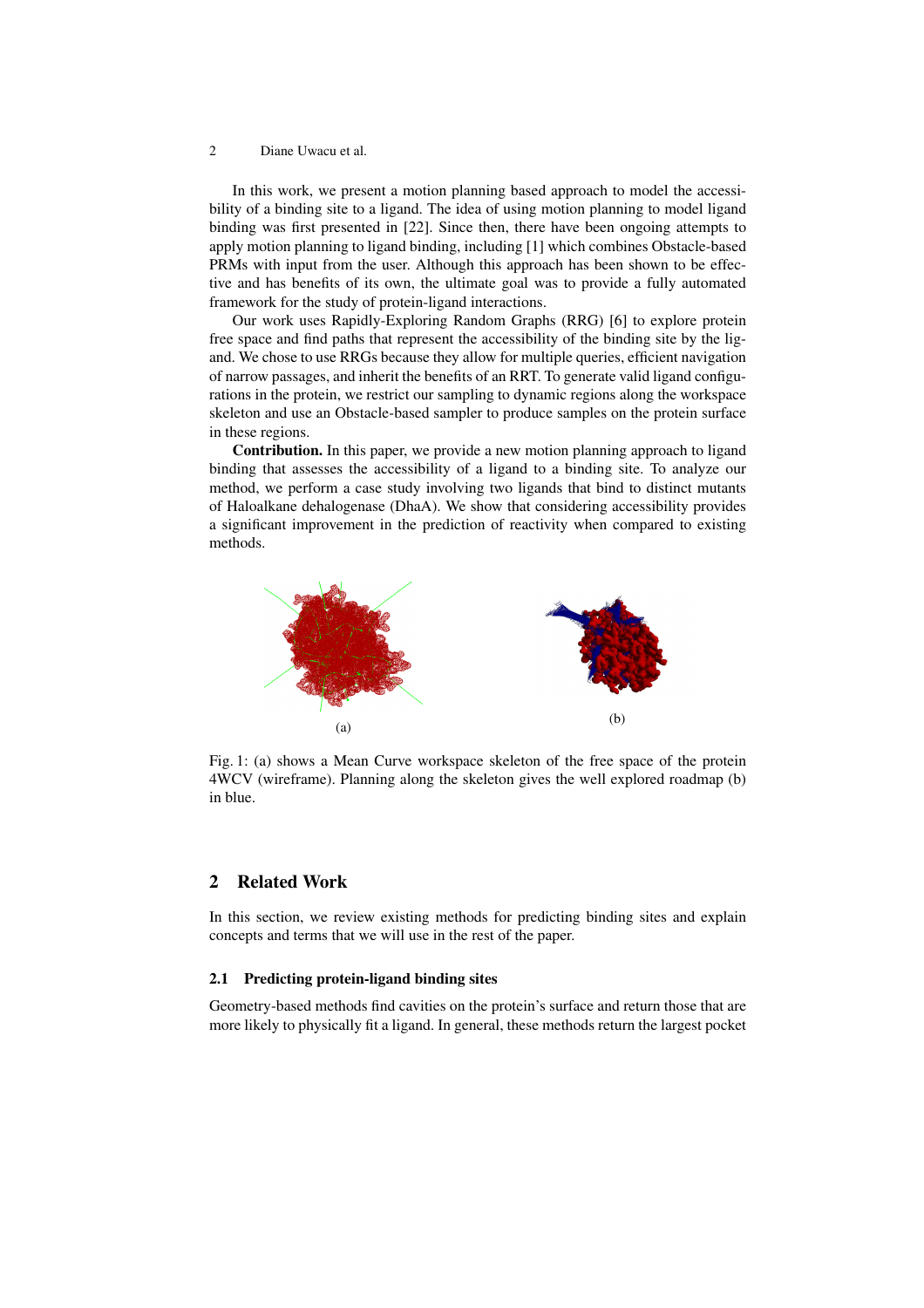among the identified ones [5, 19, 30, 25]. Some methods in this category also check for energy stability once they have a small set of cavity candidates. By considering more information, the accuracy is improved.

Energy-based methods use molecular probes to sample the surface of a protein in order to find areas that offer the most favorable energy for the protein-ligand reaction to take place [21].

Since low energy levels indicate stability of the ligand-protein bond, residues that are likely to minimize energy are included in the binding site. Methods in this category also consider the geometric factors (that is, if the ligand can fit in the cavity) by using grid based algorithms to identify cavities.

Template-based methods first find a protein with known binding sites that is structurally similar to the protein of interest. Then, binding sites are found for the new protein by comparing to the identified template through sequence alignment [16]. These methods tend to be highly accurate, but ther accuracy depends on the choice of the template protein. In addition, structurally similar proteins can have different binding preferences and proteins that are not identical in structure can have the same binding preferences.

Statistically-based methods identify features that are known to differentiate binding and non-binding sites. These features are then studied using statistical methods and used to score protein regions. Regions with high scores are returned as binding sites. The most used features are cavity size, energy level and electrostatic forces [3, 29]. Recently, such methods have gained popularity, sparking new research in the related areas of machine learning.

There are some studies regarding accessibility. CAVER [17] is a tool that helps analyze the dynamics of protein tunnels. It is used in many methods to study the binding process. For example, Kaushik et al. [7] recently showed the importance of focusing on ligand-specific accessibility for tunnel engineering using CAVER to predict protein tunnel, and molecular dynamics to explore different configurations of the protein as the tunnels open and close.

#### 2.2 Motion Planning Preliminaries

Motion planning consists of finding a valid path between a start and a goal for a movable object. Although this problem seems simple, it becomes increasingly difficult as the robot becomes more constrained and the environment more complex [12]. Except for robots with few degrees of freedom, the problem is computationally intractable [13].

Sampling-based motion planning algorithms have been particularly successful in solving these problems in a relatively short time. The trade-off for this faster computation is probabilistically completeness. That is, as more time is spent exploring the problem space, the probability of not finding a solution, if one exists, approaches zero [12]. As we will discuss next, this property of sampling-based algorithms leads us to assign ratings to binding sites in order to represent uncertainty.

Rapidly-exploring Random Trees (RRTs) have been shown to be useful in narrow passage environments [14]. They construct a roadmap by repeatedly extending from an existing one. Specifically, they sample a random node  $q_{rand}$  in the state space and attempts to connect it to the closest configuration  $q_{near}$  on an existing roadmap by taking intermediate configurations on the straight line edge joining the two. The furthest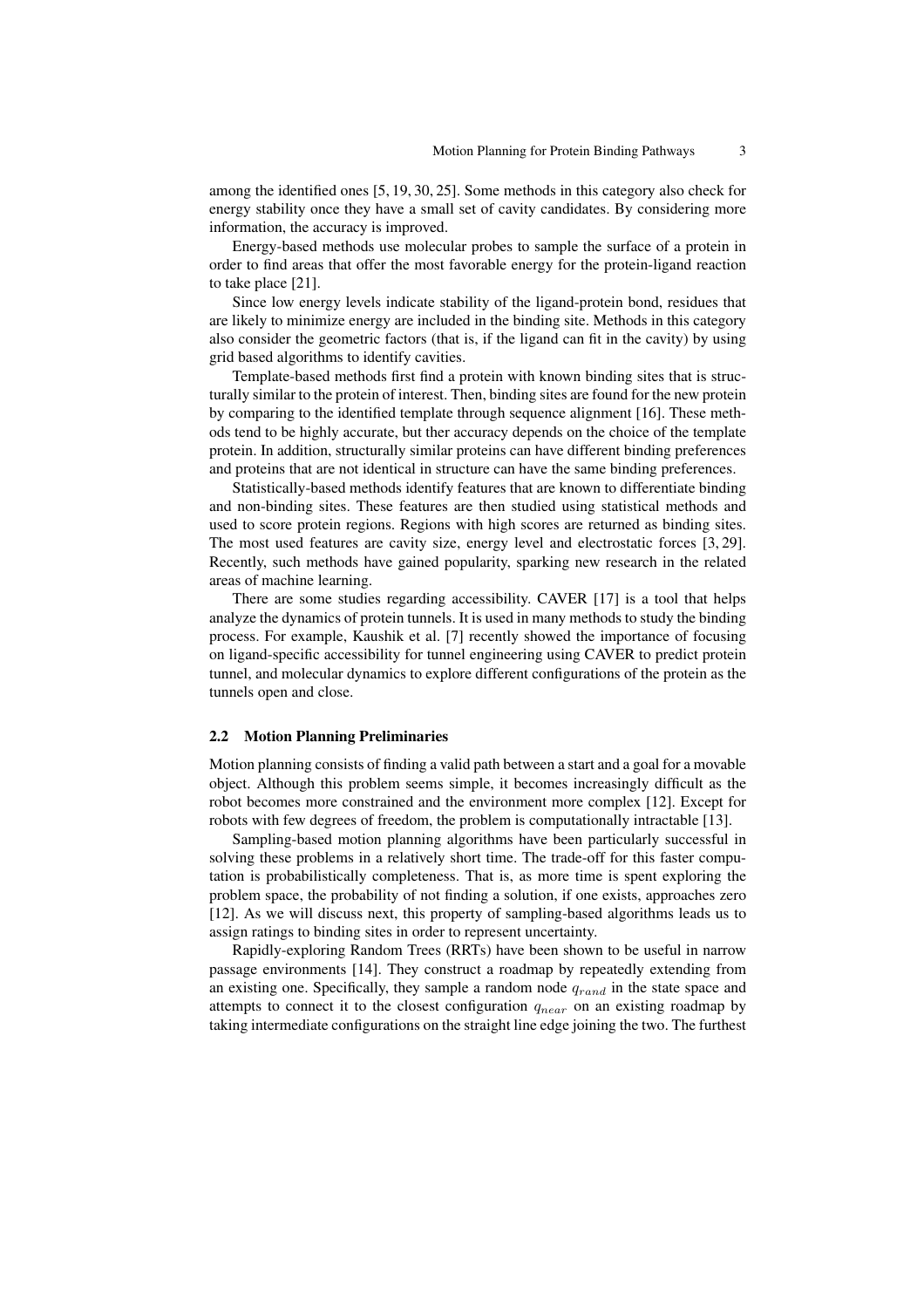valid configuration from  $q_{near}$  becomes a new node in the tree. However, RRTs lack multiquery capabilities.

Another fundamental method, the Probabilistic Roadmap (PRMs) [8], constructs roadmaps by generating random free configurations of the robot and connecting these configurations using a local planner [8]. Once a roadmap is constructed, a path connecting the start to the goal can be found using any searching algorithm  $(A^*, Dijkstra's)$ algorithm, etc.). PRMs are capable of conducting multiple queries. However, they are not suited for planning in narrow passages.

A recently developed method, the Rapidly-Exploring Random Graph [6], unifies PRMs and RRTs, inheriting the benefits of both methods.

There has also been previous work using motion planning to study ligand binding. Specifically, gradient descent methods have been used [22] where a set number of nodes are uniformly sampled in the protein environment and dense sample clusters are created around those configurations that exhibit the lowest energy. Eventually they construct a roadmap representation of the protein that approximates the protein environment. In most cases, they were able to detect the true binding site. However, they failed to detect the true binding site for one example due to the problem of narrow passages.

More recently, there has been work on applying Obstacle-based PRMs to Ligand Binding [1]. OBPRM is used to sample on the surface of the protein in order to detect the true binding site. Their work also incorporates haptic user input to allow users to generate nodes in the local minima of a protein. This approach leverages human intelligence to determine the optimal minima based on haptic feedback.

## 2.3 Dynamic Region-biasing and Skeleton-guided Motion Planning

Sampling-based motion planning algorithms are challenged by environments with narrow passages and clutter. Workspace skeletons intend to alleviate this issue by constructing an abstract representation of the workspace. Here we describe a few types of such skeletons and briefly introduce a relevant sampling scheme.

Recently, Denny et al. [4] emphasized the importance of using the environment topology to guide planning in narrow and cluttered environments. Their Dynamic Regionbiased RRTs allows for the efficient exploration of workspace by constructing a Flow Graph skeleton that compactly encodes the changes in the topology of the workspace. Representative configurations are generated by confining sampling to dynamic sampling regions (any bounded volume) along this skeleton. Once such a region contains a sample, it is advanced along the Flow Graph until the sample is no longer contained, thus preventing redundant sampling.

Mean Curve Skeletons [24] are constructed using a mesh-based algorithm that incorporates mean curvature flow in order to compute a skeletal representation of some surface. Specifically, the input mesh of an object is compressed and a skeleton is extracted. During skeleton construction, the geometry is locally remeshed via edge collapses, while preserving shape topology, allowing for fast computation and a precise skeleton.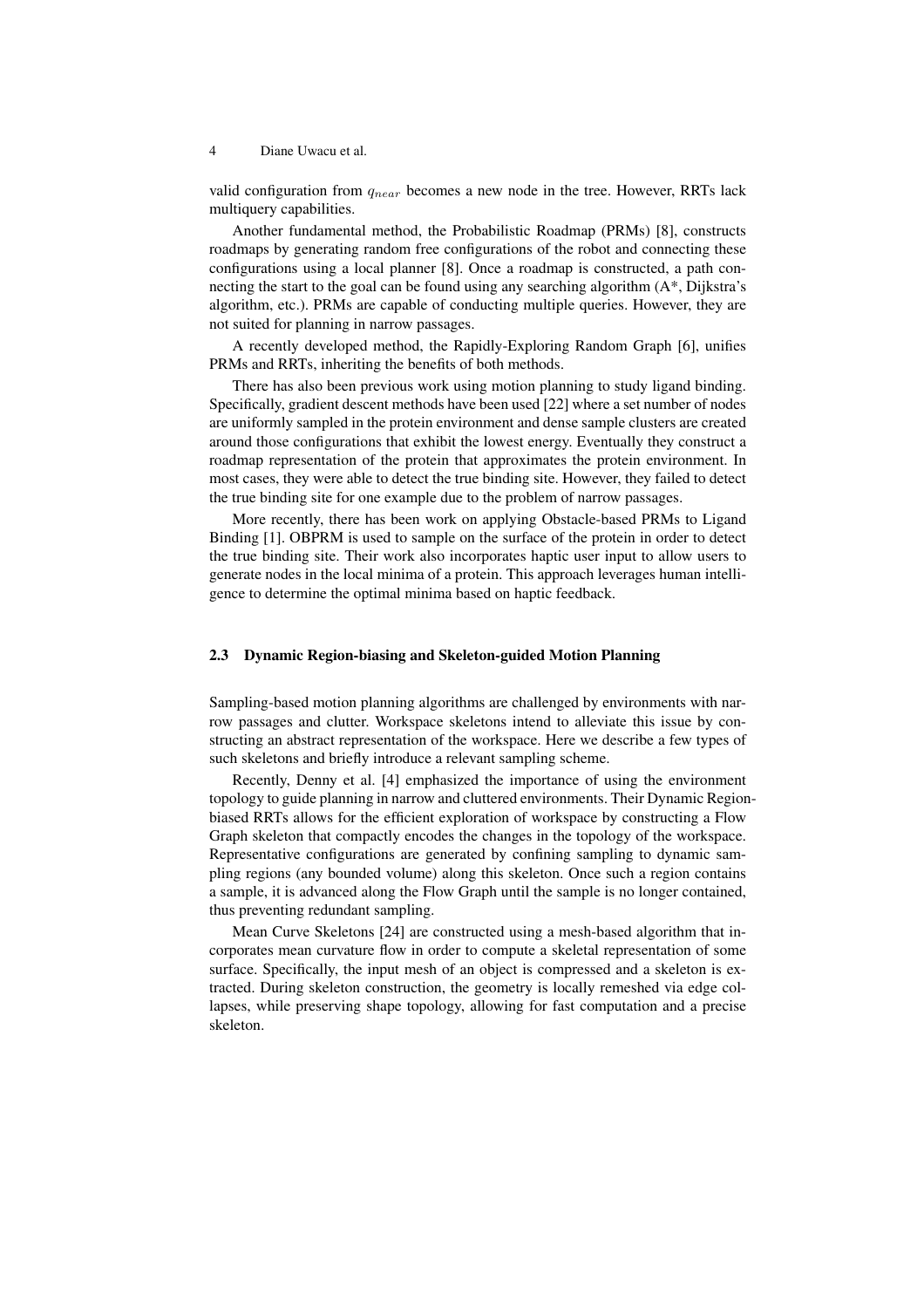# 3 Overall Approach

Our approach is inspired by the Dynamic Region-biasing RRT method mentioned in Section 2.3. The idea is that this algorithm, augmented with the Mean Curve skeleton, provides a framework that can accurately model protein-ligand interactions, including ligand accessibility. At a high level, we are building a geometric model of a protein and using a topological representation of the model for guidance when planning ligand motion. Once we finish the roadmap construction, we extract favorable paths from the graph. Detailed steps of the approach are described in the following subsections.

For simplicity, we will use a 3D tunnel maze (Figure 3) environment to explain the algorithm. This environment is composed of eight C shaped tunnels inside a box. Four of the tunnels break through the surface of the box, while the other four are blocked. Tunnels also have different radii.

### Algorithm 1 Topology-Guided Binding Site RRG

Input. roots: configurations that represent the bound set, env: environment with protein and a bounding box, P: Protein pdb file

```
Output. Roadmap G
1: S \leftarrow GetWorkspaceSkeleton(env) : Pre-computation2: for each root \in roots do
3: G \leftarrow root4: end for
5: while !done do
6: region \leftarrow SelectRegion(S.regions)7: samples \leftarrow Sample-region, RRTSample)8: for each sample \in samples do
9: if \text{Extend}(sample, G) then
10: G \leftarrow sample11: k \leftarrow ConnectClosest(sample, G)
12: end if
13: end for
14: if IsOutsideConvexHull(samples) then
15: region. Probability \leftarrow 0.0016: end if
17: end while
```
### 3.1 Modeling Intermolecular Forces

In order to understand how ligands behave around the protein, we must take into account the interacting forces between the two.

In this section, we present an appropriate distance metric that models van der Waals and electrostatic forces.

We discretize our problem space into grid cells of a certain resolution. For every cell coordinate i and every protein atom  $i$ , the influence of intermolecular forces on the given ligand at  $i$  is measured by: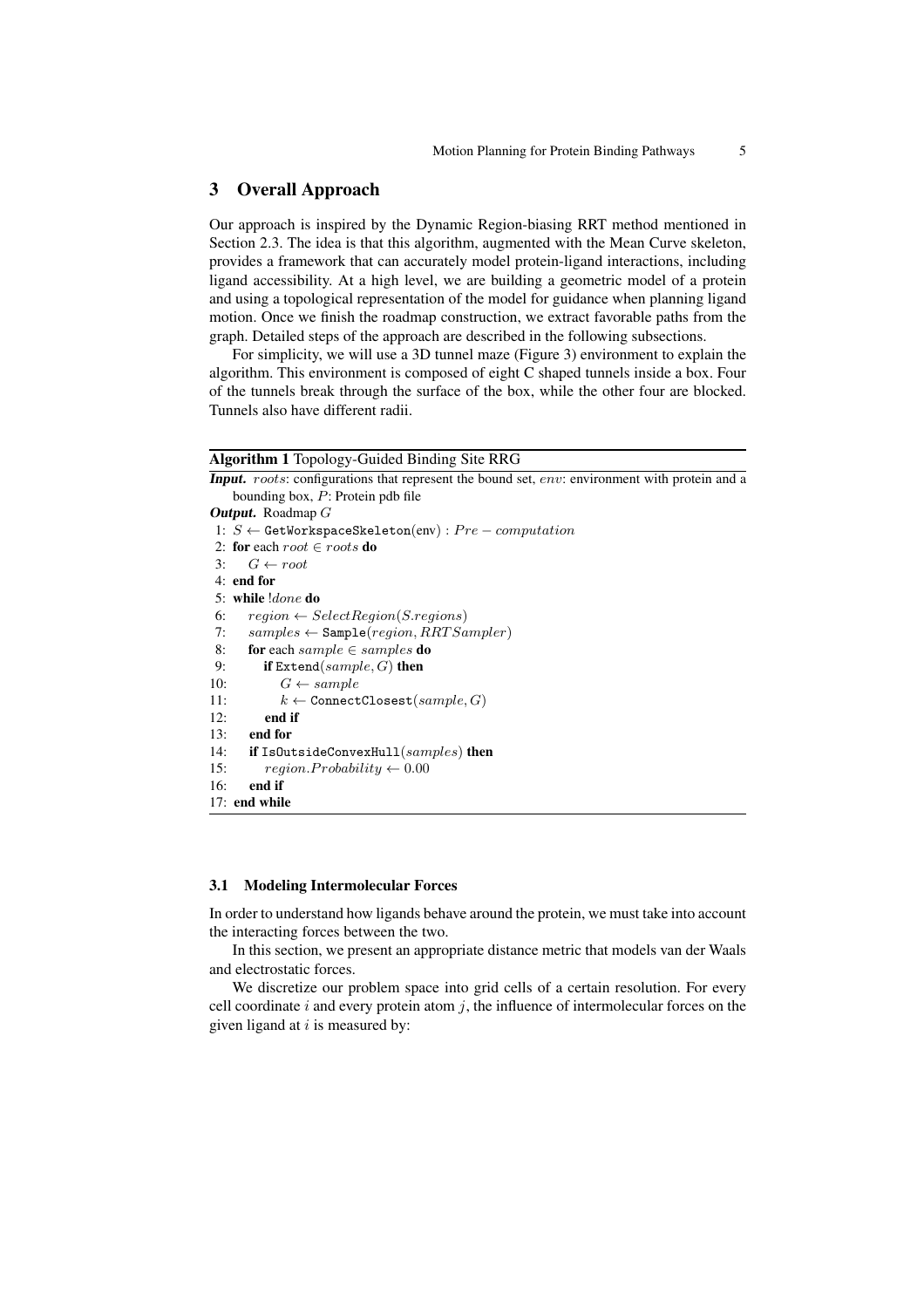$$
V_{tot} = \sum_{i,j} \frac{332 \cdot q_i q_j}{d_{i,j}} + \frac{A}{d_{i,j}^{12}} - \frac{B}{d_{i,j}^{6}}
$$

where  $d_{i,j}$  is the distance between the ligand atom and the protein atom,  $q_i$  and  $q_j$  are atom charges and A and B are van der waals constants. This is a standard representation found in [15].

Precomputing an energy grid in this manner saves a substantial amount of computation time during planning. A ligand's energy value at any position in the problem space is simply given by the grid cell closest to it.

# 3.2 Modeling Molecular Structures

The environment is composed of a protein body and a mobile ligand structure. Since proteins are largely static, their flexibility is not accounted for and thus we model them as rigid bodies. A ligand is represented as a flexible linkage where bonds between atoms are linkages connected by revolute joints that keep them at a fixed distance from each other.

There are a few rules that constrain the flexibility of a ligand:

- Ring structures have strong bonds and thus should remain fixed.
- Adjacent atoms are kept at a fixed distance and angle from each other to preserve the chemical integrity of the molecule.
- Since links are revolute, connections to leaf atoms do not need to be flexible since their revolution does not affect the state of the ligand.

Figure 2 shows an example of a protein and a ligand in our environment.



(a) 4FWB

Fig. 2: Geometric model of a protein (a) and a ligand (b).

# 3.3 Protein Skeletalization

Proteins exhibit a highly complex structure that impedes the efficacy of many motion planning techniques. Sampling biased towards a workspace skeleton of the free space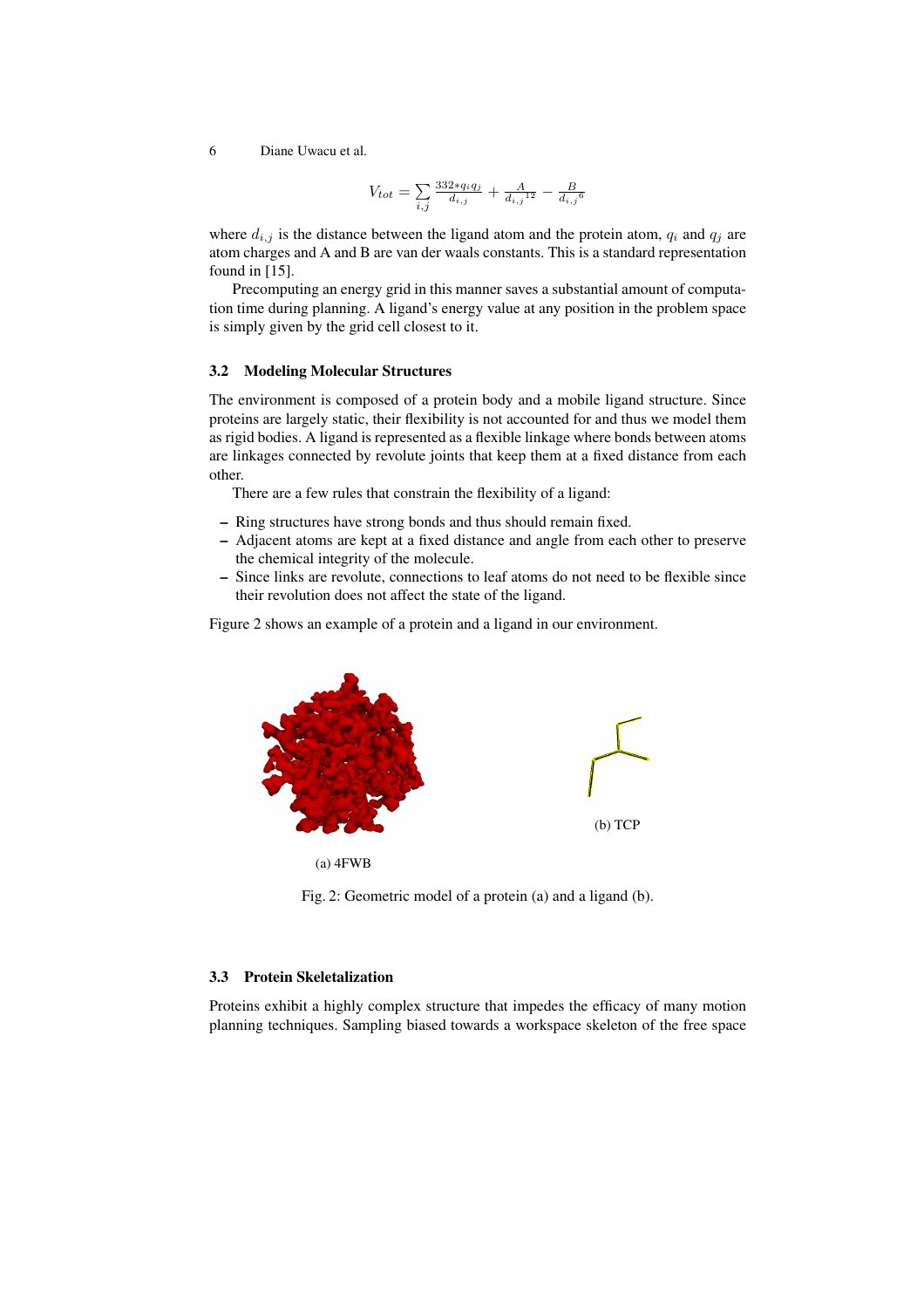mesh alleviates this problem by constraining samples to be placed in representative regions of the protein.

To construct the mesh, we decompose the free space into tetrahedra that we then pass as input to a skeleton generator. In our study, we use the Mean Curve skeleton described in Section 2.3 as we found it to provide good coverage of the protein free space mesh.

Figure 3a shows the mean curve skeletal structure of the 3D maze tunnels. Note that the skeleton goes through all tunnels because a point robot is used to create its nodes and edges in the workspace. As we will see in the next section, not all tunnels will be sampled in C-space.

### 3.4 Motion Planning and Path Extraction



Fig. 3: A mean Curvature Skeleton of the free space structure is created (a). Witness points are extracted around the center of the body (b). Root configurations are created close to witness points (c), and three tunnels are discovered following the skeleton (d).

Our planning algorithm leverages information about known binding site residues.

Binding site residues are protein amino acids, located in the protein (obstacle), that have influence on binding between a protein and a ligand. We obtain a collection of these residues from the Protein Data Bank [2], and use these as witness points for generating valid ligand configurations that will serve as roots of the RRG. Figures 3b and 3c show how witness points on the surface of a body are used to generate free samples in the center area.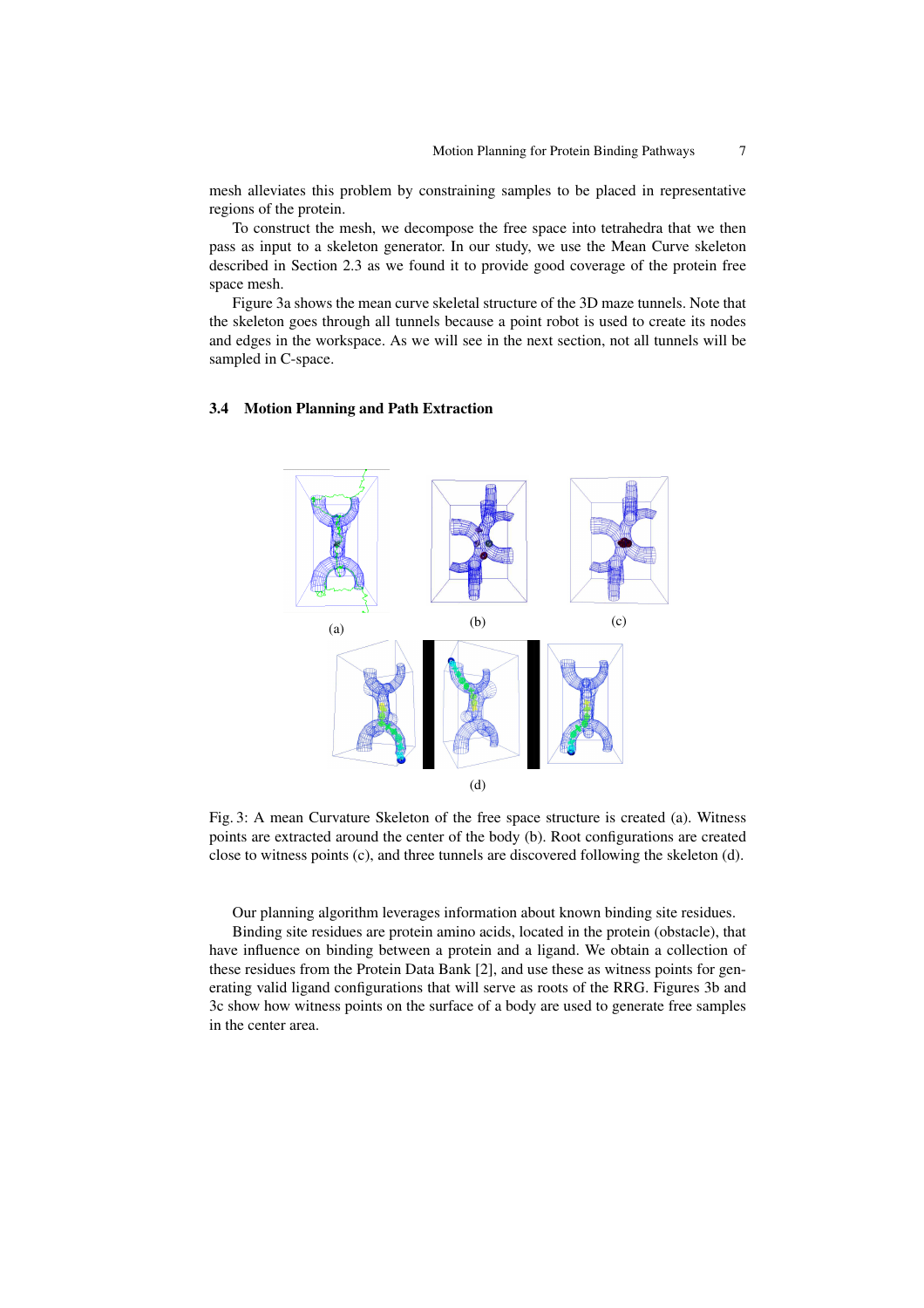We use Algorithm 1 to build a Mean Curve skeleton-guided RRG rooted in the center of the binding site. During planning, the graph exits the protein. Every valid sample generated in the selected region is added to the roadmap. A region is selected based on its relative success rate as described in [4].

In order to ensure that all available tunnels are explored fairly, once a sample crosses the convex hull, sampling in its corresponding region is prohibited, allowing sampling in unexplored tunnels (Line 14 of Algorithm 1). Growth, and therefore planning, terminates once a certain number of nodes in the graph reach the convex hull.

From the constructed roadmap, we identify tunnels from the biology site to the protein surface. A tunnel is defined to be a passage that a ligand traverses to reach the active site. A tunnel is detected whenever there is a connected component of ligand configurations that includes configurations in the active site and on the surface. For each tunnel, a start and goal pair is created from configurations in the unbound (outside the protein) and bound (inside the binding site) sets. The *k* energetically favorable paths, or the paths with the lowest energy (weight) values, from each tunnel are extracted. Dijkstra's single-source shortest path algorithm is used to determine this.

Generally, motion planning algorithms find the most efficient (fastest or shortest) path connecting a start and a goal. However, we are interested in finding all the possible ways that a ligand can access the binding site region. It is then important to maximally explore all available tunnels. When a tunnel is found (i.e., a branch of the roadmap breaks though the convex hull surface of the protein), we lower the probability of selecting the region for expansion. In this way, we force sampling into previously unexplored regions.

In addition, we stop expansion attempts in a regions after its failure rate has gone above a certain threshold. This allows us to spend more time constructing a roadmap that expands through feasible tunnels and one that does not get stuck in areas that are too small.

In Figure 3d, our algorithm was able to go through three out of the four tunnels proposed by the skeleton. The fourth tunnel was left unexplored due to its radius being smaller than the robot's.

# 4 Experiments

In this section, we compare our results to the expected results from molecular biology labs as well as results predicted by ProBis-CHARMMing [9].

### 4.1 Environment Description and Expectations

Rhodococcus rhodochrous is a bacterium used for soil inoculation. It has diverse biodegradation mechanisms. Haloalkane dehalogenase (DhaA) is an enzyme that catalyzes the removal of halogens from a substrate. Many people are interested in engineering mutants of this enzyme to increase binding and thus the degradation of harmful molecules including 1,2,3-Trichloropropane (TCP) and 1,2-Dibromoethane (EDB) that often have no known natural degradation processes.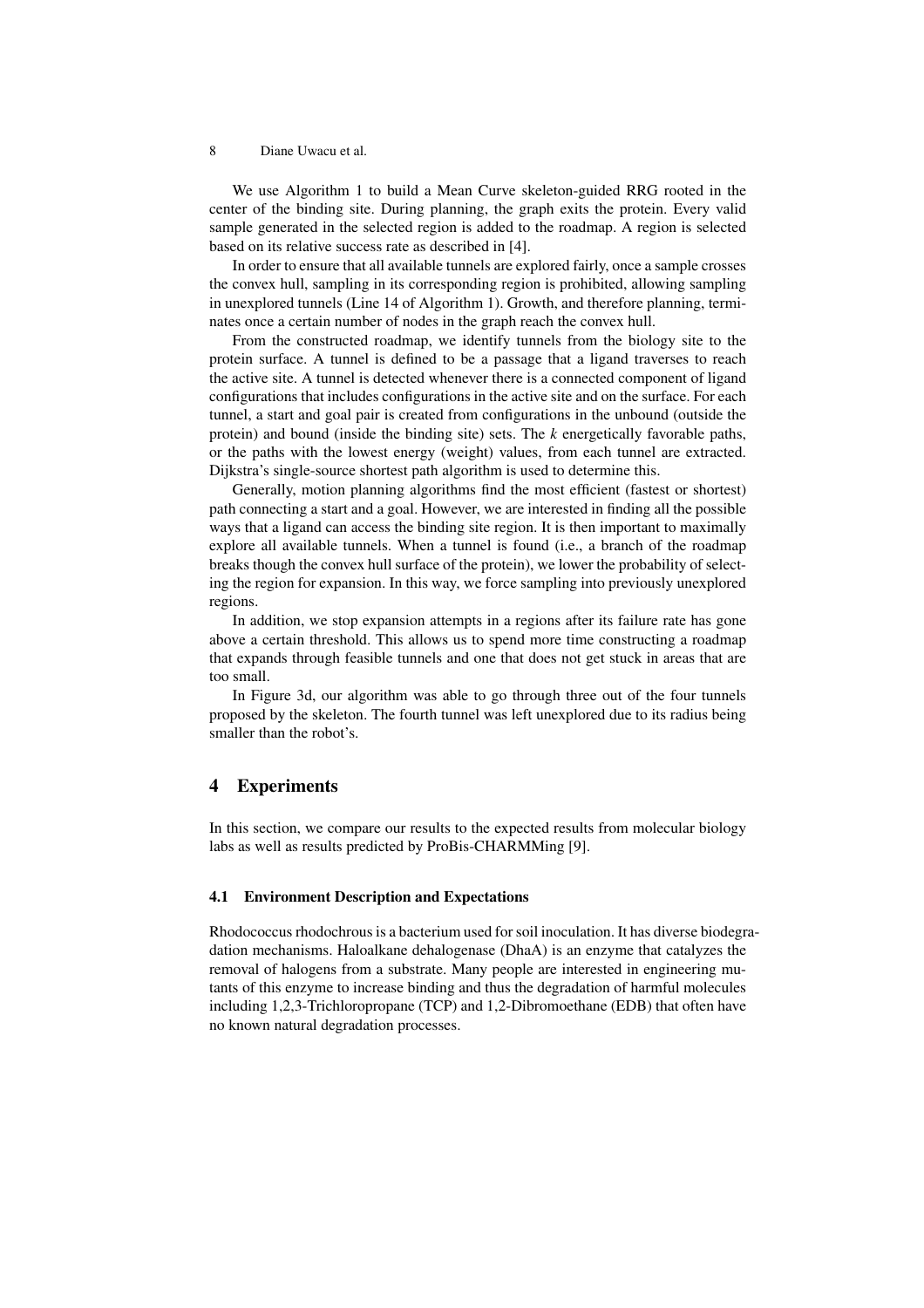1,2,3-Trichloropropane(TCP) is an industrial pollutant with no known natural biodegradation pathway. 1,2-Dibromoethane (EDB) is a synthetic chemical that was used as a fumigant until it was banned in the 1980s [28]. They pose a risk to agriculture and water supplies. DhaA often removes chlorine from compounds that are structurally similar to TCP. It can degrade TCP in the laboratory into dichlropropane (DCL). DhaA can also degrade EDB. However, DhaA's activity is too low to sustain, and many DhaA mutants have been engineered in laboratories in an attempt to increase their affinity to TCP and EDB.

All DhaA mutants have one site and several tunnels leading to it. Some residues in those tunnels play a role in the accessibility of the site. The engineering of DhaA's mutants mainly targets residues in tunnels that influence the accessibility of the binding site.

Our experiments compare DhaA's wild type (found in nature) 4HZG, against four modified mutants:

- 4FWB[11]: Has high affinity with TCP. It achieves 32 times more activity towards TCP than the wild type protein.
- 3FBW[23]: Has moderate affinity with TCP. It achieves 3 times more activity with TCP than the wild type protein.
- 4WCV[27]: Has high affinity with EDB. It achieves 32 times more activity with EDB than the wild type protein.
- 4F60[26]: Has low affinity with EDB. Its activity is two times less than that of the wild type protein. However, it achieves more stability, i.e. it is not easily modified by the solvent around it.

### 4.2 Experimental Setup

We obtain information about molecular structures used in our experiments from PDB files taken from the Protein Data Bank (PDB) [2]. UCSF Chimera [18] is subsequently used to obtain an appropriate geometric representation of the protein from its corresponding PDB file. Similarly, we use a custom script to construct a flexible ligand by parsing its corresponding PDB file.

In every discovered tunnel, we extract five paths with the lowest overall energy profile. We rank protein-ligand activity as  $High$ ,  $Modernate$  and  $Low$  depending on the quality of the energy profile of paths reaching the binding site. A  $High$  rank is assigned to a protein-ligand complex if the energy along the ligand path decreases monotonically as the ligand approaches the binding site cavity. A Moderate rank is assigned to a complex if there are energy barriers along the paths found. An energy barrier is any stark increase in slope along the energy profile, as we shall observe in Figure 5. A Low rank is assigned to a complex if the energy along a path consistently increases as the ligand approaches the binding site residue.

Expected activity is recorded in molecular biology publications referenced in Section 4.1.

Probis-CHARMMing is one of the state-of-the-art binding site prediction methods. ProBis, a template-based binding site prediction method [10], is combined with CHARMMing [20] to optimize protein-ligand interaction energy computation. Given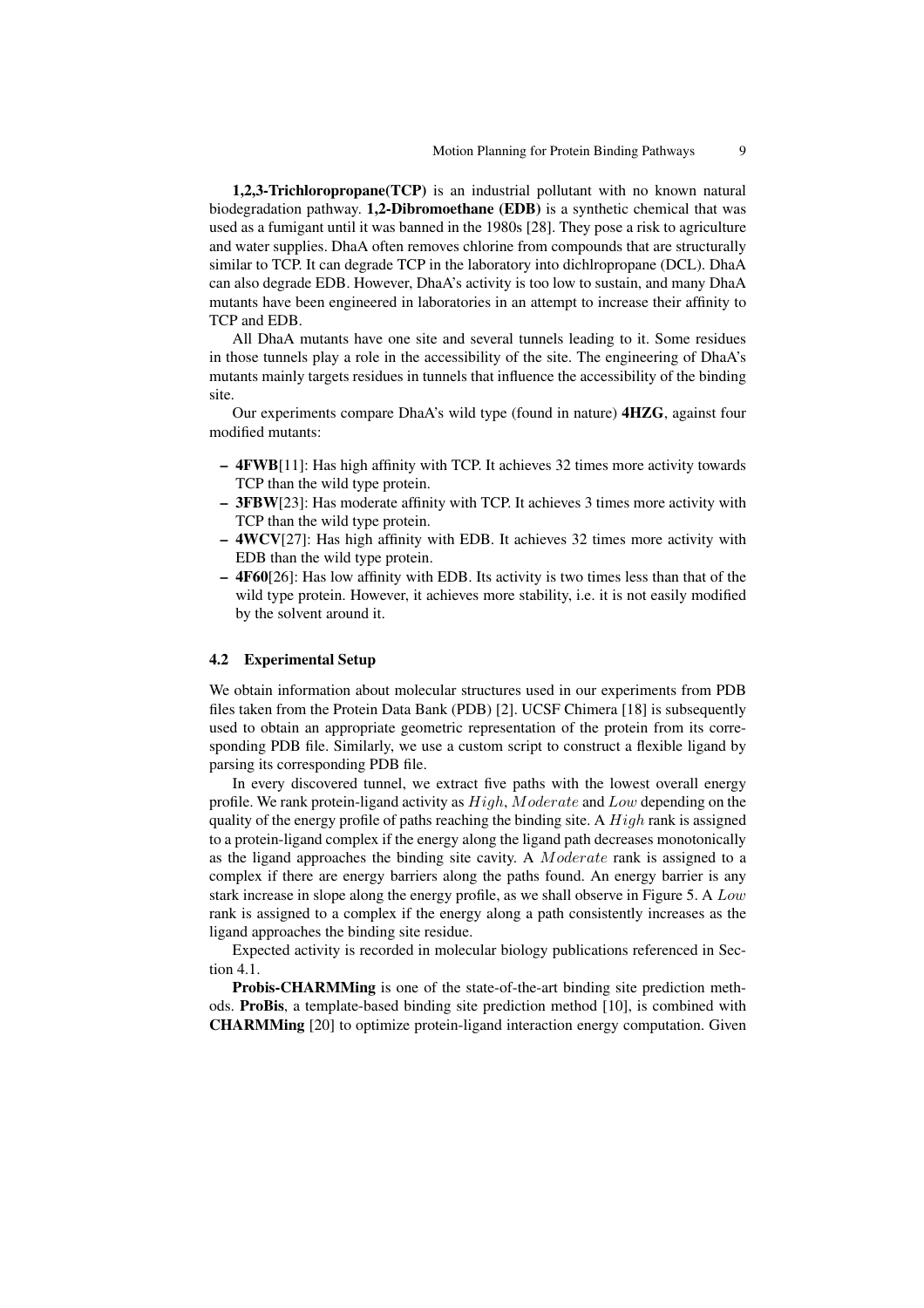a protein, ProBis-CHARMMing returns a list of ligands that are expected to bind with it, with a scoring value that reflects the confindence in the prediction. The maximum score is 5 while the minimum reaches 0.5. In our experiments, all protein-ligand complexes were predicted by Probis-CHARMMing with a confidence above 4.0, which is considered High.

## 4.3 Results

As shown in Table 1, our motion planning rankings are consistent with the observations made in wet lab experiments. As mentioned in 4.2, we base our rankings on the resulting energy profile produced from our algorithm. The wild type protein 4HZG was ranked Low because, in all its discovered tunnels, energy increases as it approaches the binding site, as shown in Figures 4a and 4b. This means that, although the ligand can geometrically fit through the tunnel, the energy conditions do not help the ligand smoothly move toward the binding site.

3FBW was ranked Moderate because of the energy barrier that is midway between the ligand start configuration and the binding site. Although conditions get better around the binding site, the spike in energy that we see in Figures 4c and 4d hinders the activity of the protein with TCP.

4FWB was ranked High because in all discovered tunnels, the energy profile decreases monotonically as the path leads to the binding site, as shown in Figures 4e and 4f.

|                              |          |      | <b>Expected Activity Probis Predicted Activity Motion Planning Accessibility Rating</b> |  |  |
|------------------------------|----------|------|-----------------------------------------------------------------------------------------|--|--|
| 4HZG                         | Low      | High | Low                                                                                     |  |  |
| $3$ FBW                      | Moderate | High | Moderate                                                                                |  |  |
| $4$ FWB                      | High     | High | High                                                                                    |  |  |
| <b>PR</b> 11 1<br>$\sqrt{2}$ |          |      |                                                                                         |  |  |

Table 1: TCP results

Table 2 shows results for EDB. The wild type protein 4HZG was ranked Low because, in all its discovered tunnels, the energy profile increases as it approaches the binding site, as shown in Figures 5a and 5b. 4WCV was ranked Moderate because of the energy barriers that are midway towards the binding site. Figures 5c and 5d show that the spike in energy hinders the activity of the protein with EDB. 4F60 was ranked Low because, in all discovered tunnels, the energy profile consistently increases as it approaches the binding site, as shown in Figures 5e and 5f.

# 5 Conclusion

In this paper, we have demonstrated the role of motion planning in assessing the accessibility of a binding site on a protein to a ligand. Specifically, we have developed a fully-automated framework for studying the dynamics of ligand binding by considering the accessibility of the ligand to known binding residues on the protein. Our algorithm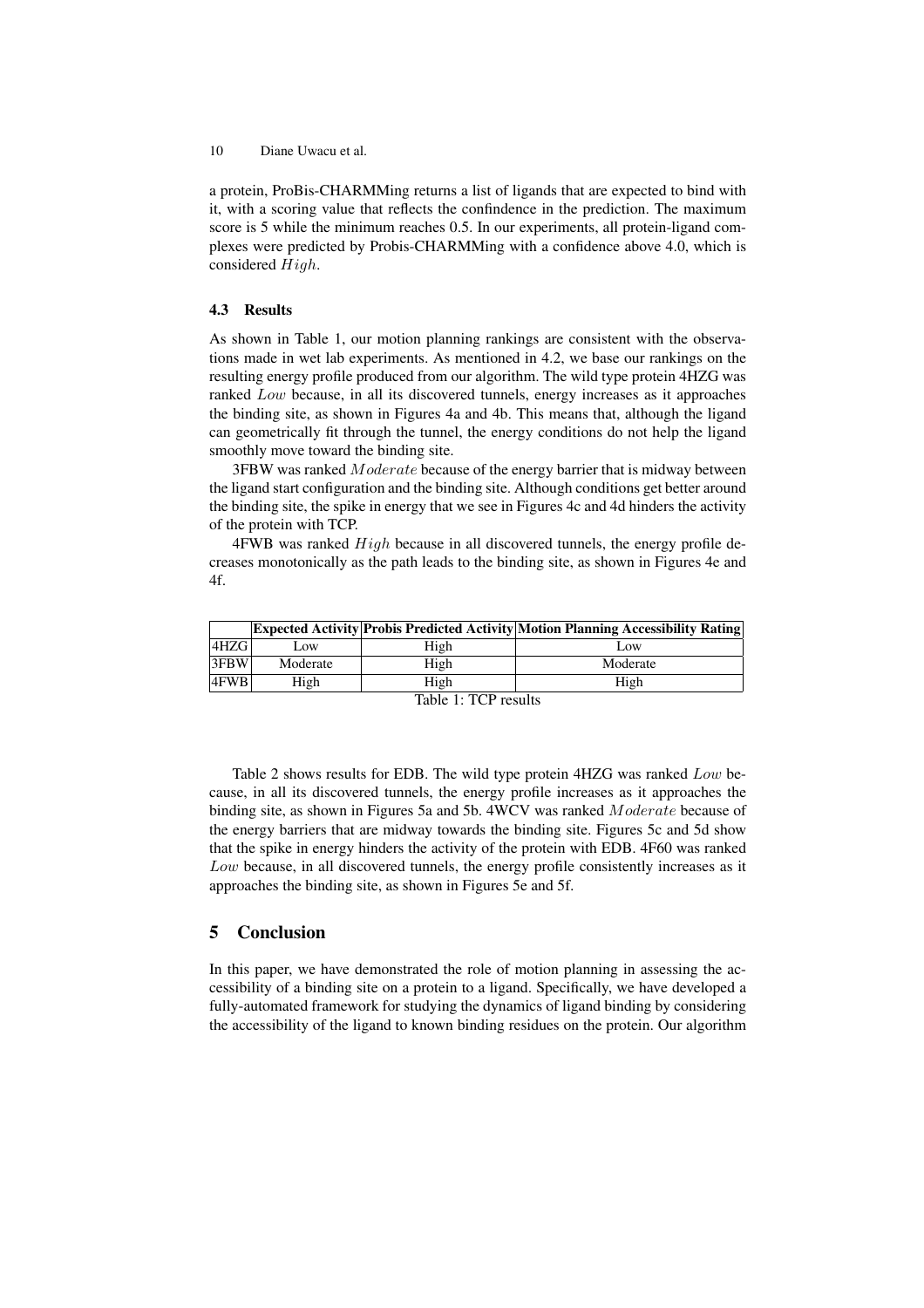

Fig. 4: TCP energy profiles for 3FBW, 4FWB, and 4HZG, showing the ligands energy value and its distance from the protein convex hull as it travels towards the binding site. The path steps are used to indicate a position in the path. Note: Negative distance values indicate that the ligand is inside the convex hull of the protein.

|              |      |      | <b>Expected Activity Probis Predicted Activity Motion Planning Accessibility Rating</b> |  |  |
|--------------|------|------|-----------------------------------------------------------------------------------------|--|--|
| 4HZG I       | Low. | High | Low                                                                                     |  |  |
| 4WCV         | High | High | Moderate                                                                                |  |  |
| 4F60         | Low. | High | Low                                                                                     |  |  |
| ---<br>----- |      |      |                                                                                         |  |  |

Table 2: EDB results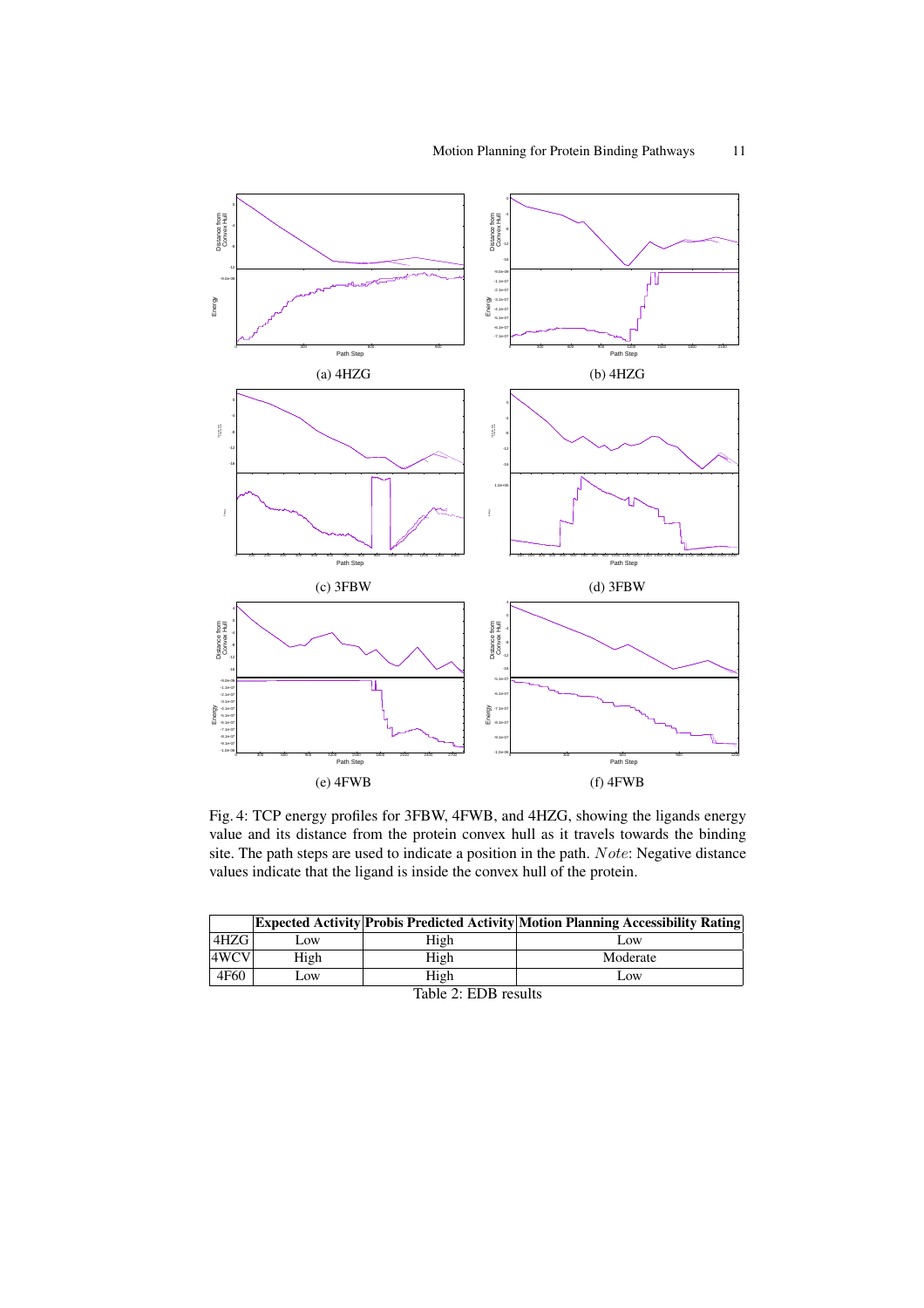

Fig. 5: EDB energy profiles for 4HZG, 4WCV, and 4F60, showing the ligands energy value and its distance from the protein convex hull as it travels towards the binding site.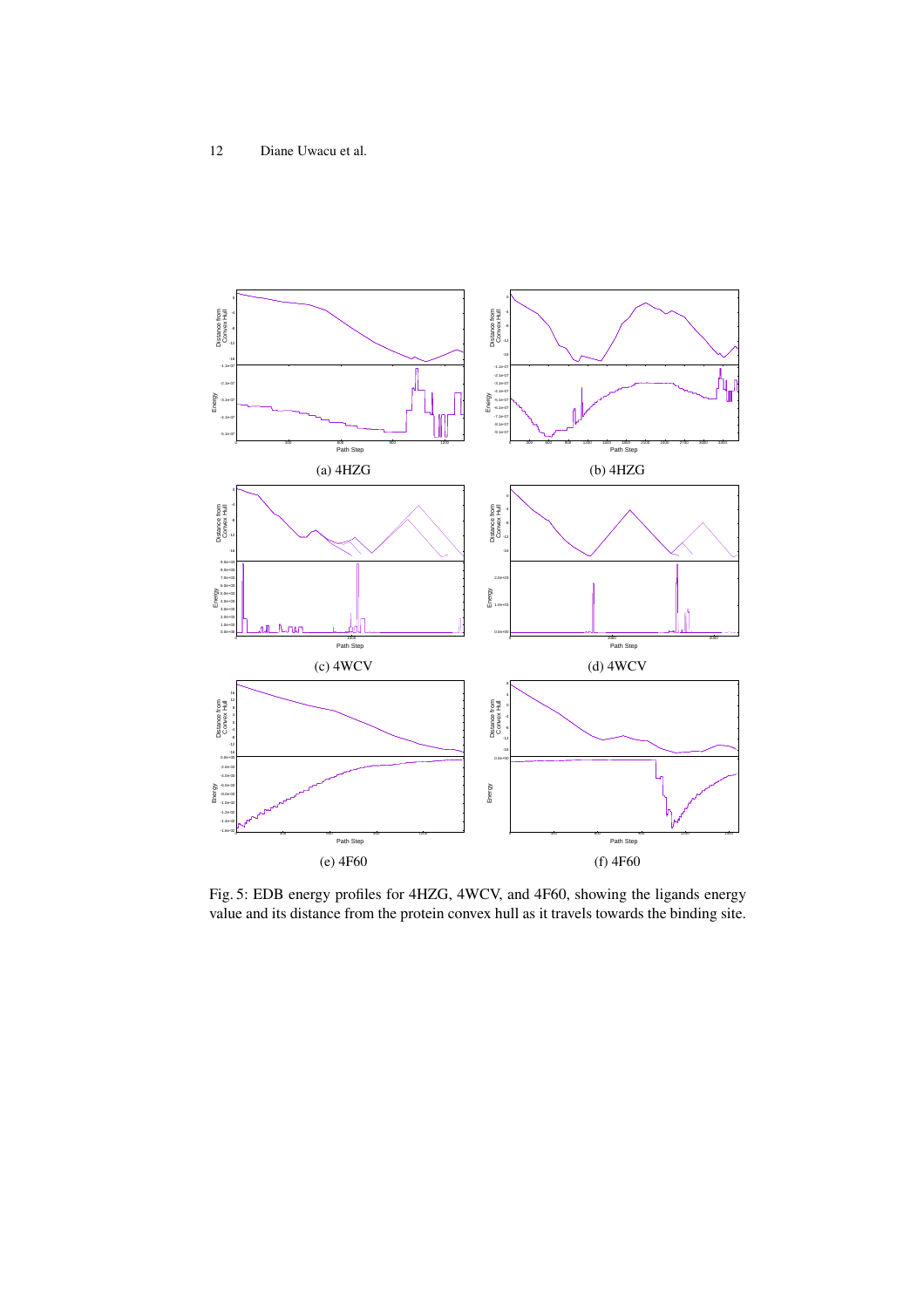allows us to rapidly explore all pathways connecting these residues to a ligand placed outside of the protein by biasing sampling towards a skeleton representation of the protein free space mesh. In addition, we sample in unique dynamic regions so to disallow redundancies in sampling. Results gathered from five binding scenarios show that there is a high correlation between accessibility and protein-ligand affinity as measured by our method.

# **References**

- 1. Bayazit, O.B., Song, G., Amato, N.M.: Ligand binding with OBPRM and haptic user input: Enhancing automatic motion planning with virtual touch. In: Proc. IEEE Int. Conf. Robot. Autom. (ICRA). pp. 954–959 (2001), this work was also presented as a poster at *RECOMB 2001*.
- 2. Berman, H.M., Westbrook, J., Feng, Z., Gilliland, G., Bhat, T., Weissig, H., Shindyalov, I., Bourne, P.: The protein data bank. Nucleic Acids Research 28(1), 235–242 (2000)
- 3. Chen, B.Y.: Vasp-e: Specificity annotation with a volumetric analysis of electrostatic isopotentials. PLOS Computational Biology 10(8) (2014), https://doi.org/10.1371/journal.pcbi. 1003792
- 4. Denny, J., Sandstrom, R., Bregger, A., Amato, N.M.: Dynamic region-biased exploring random trees. In: Proc. Int. Workshop on Algorithmic Foundations of Robotics (WAFR). San Francisco, CA (December 2016)
- 5. Huang, B., Schroeder, M.: Ligsite cs: credicting ligand binding sites using the connolly surface and degree of conservation. BMC Structural Biology 6, 1472–6807 (2006), http: //dx.doi.org/10.1186/1472-6807-6-19
- 6. Kala, R.: Rapidly exploring random graphs: motion planning of multiple mobile robots. Advanced Robotics 27(14), 1113–1122 (2013), https://doi.org/10.1080/01691864.2013.805472
- 7. Kaushik, S., Marques, S.M., Khirsariya, P., Paruch, K., Libichova, L., Brezovsky, J., Prokop, Z., Chaloupkova, R., Damborsky, J.: Impact of the access tunnel engineering on catalysis is strictly ligand specific. Federation of European Biochemical Societies Journal 285(8), 1456– 1476 (2018)
- 8. Kavraki, L.E., Švestka, P., Latombe, J.C., Overmars, M.H.: Probabilistic roadmaps for path planning in high-dimensional configuration spaces. IEEE Trans. Robot. Automat. 12(4), 566–580 (August 1996)
- 9. Konc, J., Miller, B.T., Štular, T., Lešnik, S., Woodcock, H.L., Brooks, B.R., Janežič, D.: ProBiS-CHARMMing: Web Interface for Prediction and Optimization of Ligands in Protein Binding Sites. Journal of Chemical Information and Modeling 55(11), 2308–2314 (2015), https://doi.org/10.1021/acs.jcim.5b00534, pMID: 26509288
- 10. Konc J, J.D.: Probis-ligands: a web server for prediction of ligands by examination of protein binding sites. Nucleic Acids Research (2014)
- 11. Lahoda, M., Mesters, J.R., Stsiapanava, A., Chaloupkova, R., Kuty, M., Damborsky, J., Kuta Smatanova, I.: Crystallographic analysis of 1,2,3-trichloropropane biodegradation by the haloalkane dehalogenase DhaA31. Acta Crystallographica Section D 70(2), 209–217 (Feb 2014), https://doi.org/10.1107/S1399004713026254
- 12. Latombe, J.C.: Robot Motion Planning. Kluwer Academic Publishers, Boston, MA (1991)
- 13. Latombe, J.C.: Motion planning: A journey of robots, molecules, digital actors, and other artifacts. Int. Journal of Robotics Research 18(11), 1119–1128 (1999)
- 14. Lavalle, S.M.: Rapidly-exploring random trees: A new tool for path planning. Tech. rep. (1998)